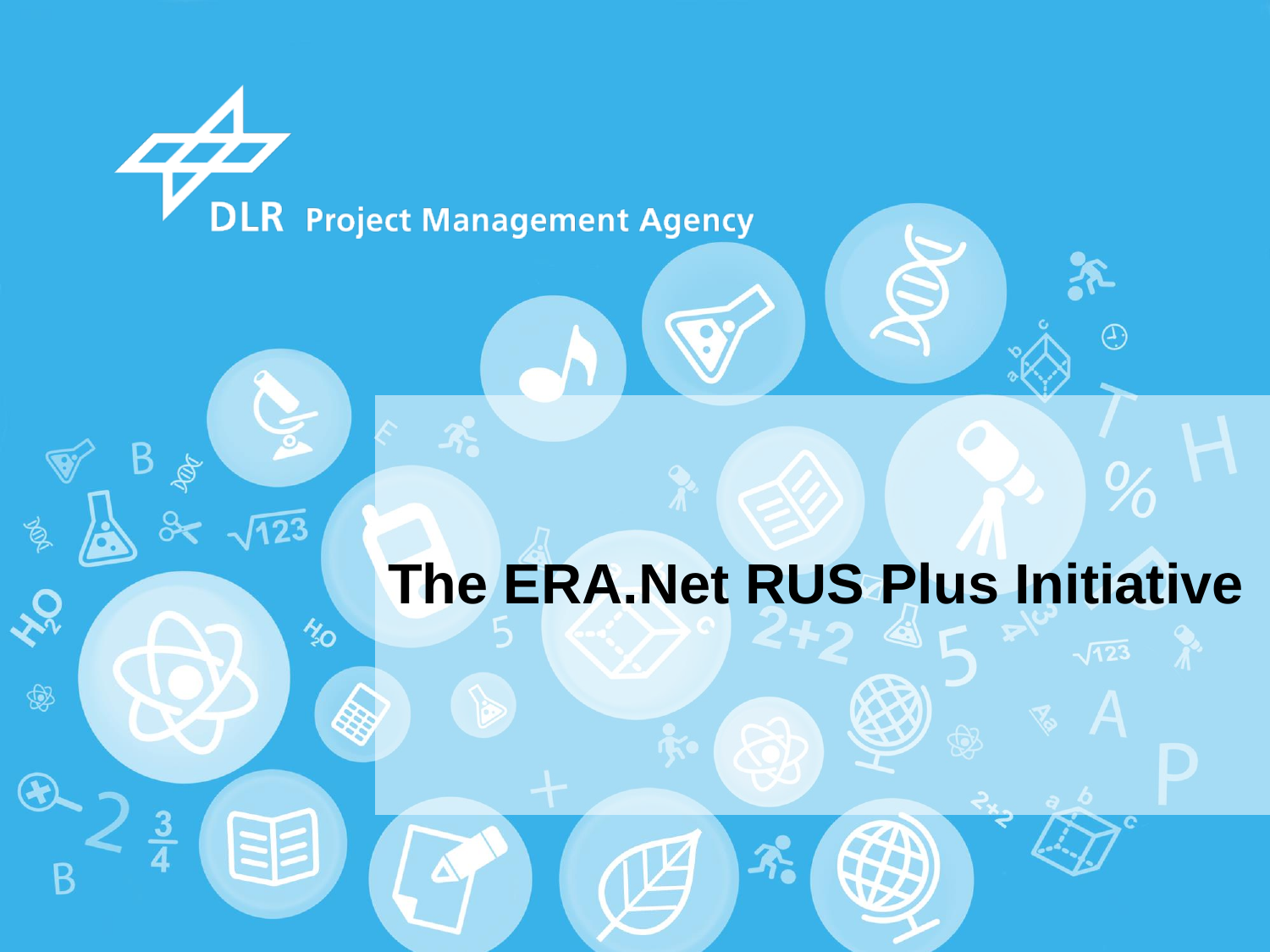



## **Setting the Scene**

### **Common EU-Russian Interests**

Mutual integration of scientific and technological potentials by **integrating Russia and the European Research Area** by

- **addressing common priorities**: Global challenges such as global health, sustainable low-carbon economy, energy efficiency and fighting climate change
- establishing joint funding mechanisms for **pooling competencies and resources**

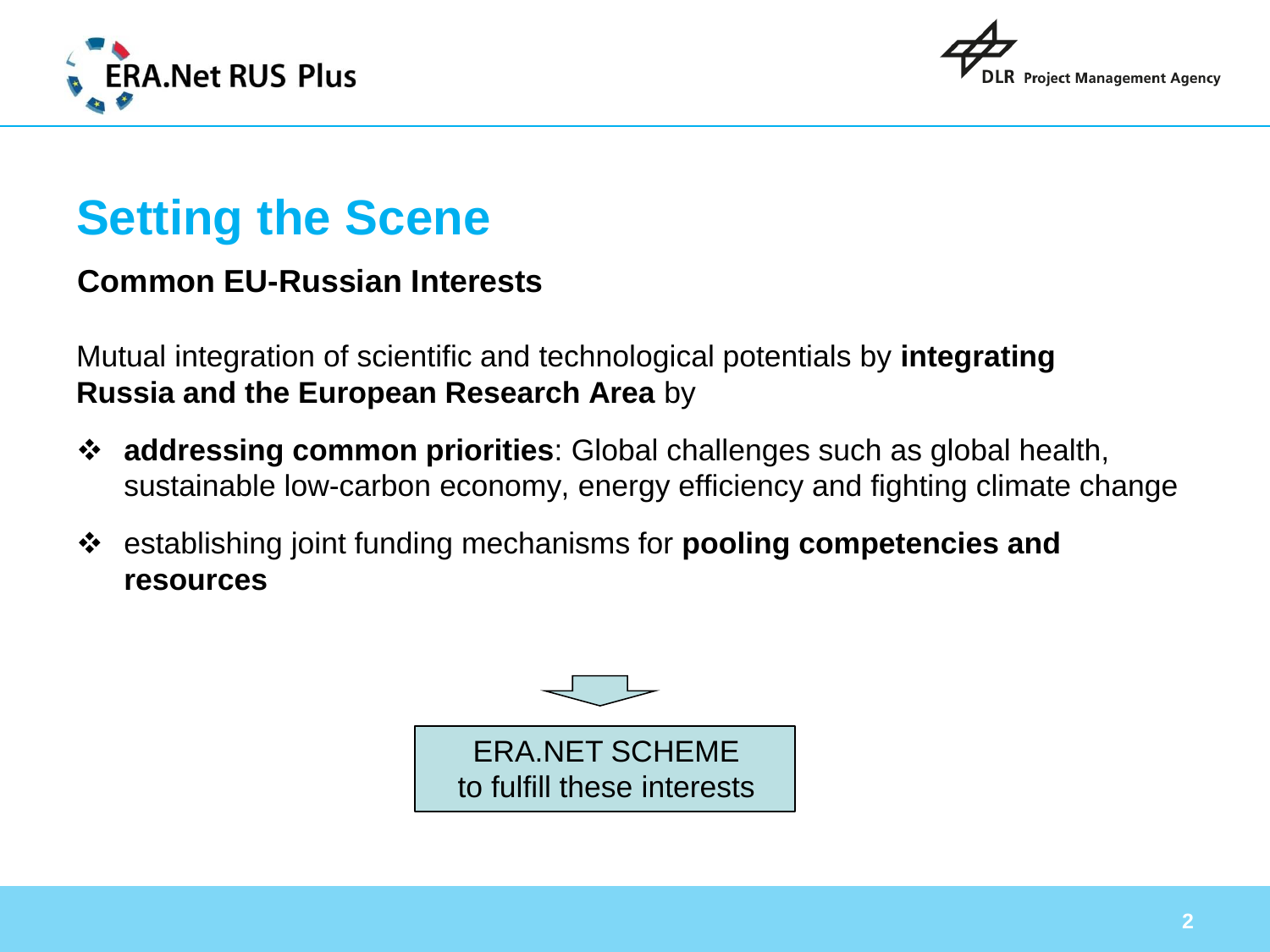



## **The ERA-NET Scheme in the EU´s RTD Framework Programme**

### **Scope**

- Objective: Develop and strengthen the **coordination of national and regional research programmes** through two specific actions:
	- o *'ERA-NET actions*' providing a framework for actors implementing public research programmes
	- o *'ERA-NET Plus actions*'- providing, in a limited number of cases with high European added value, additional EU financial support to facilitate joint calls
- Under the ERA-NET scheme, national and regional authorities identify research programmes they wish to coordinate or open up mutually. The participants are typically **program owners** (ministries or regional authorities defining research programmes) or **programme 'managers**' (research councils or other research funding agencies managing research programmes).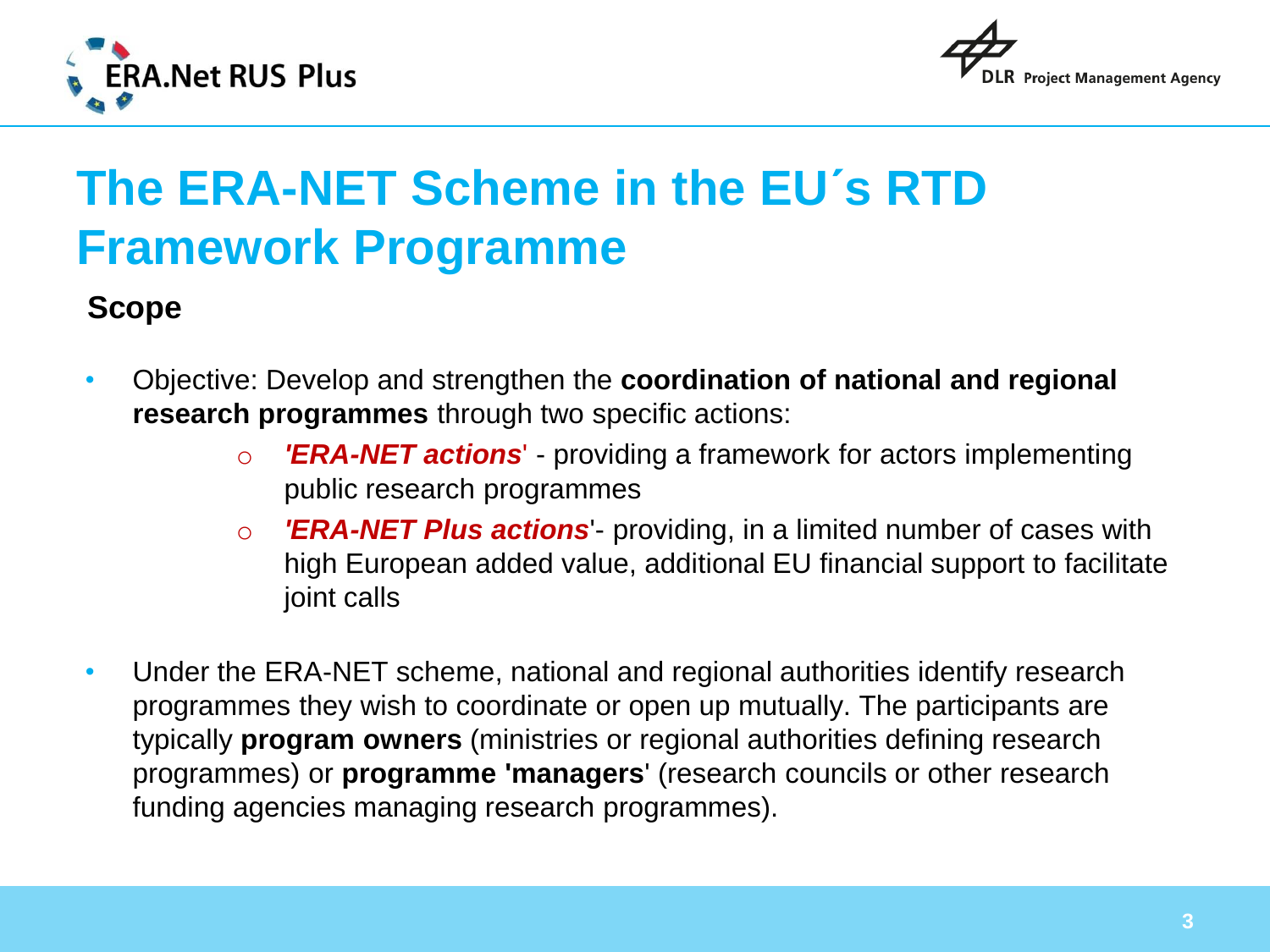



**Objectives of the ERA.Net Scheme with Russia:**

- Promoting the **cooperation in S&T and innovation between Russia** and the EU via a coordination of Funding Programmes
- Providing a basis for a joint programmatic approach aiming at more efficiency through **increased coherence and coordination**
- Building a bridge for a **strong Russian participation in Horizon 2020**
- Contributing to further develop the "**EU-RUSSIA Strategic Partnership in Research and Innovation**"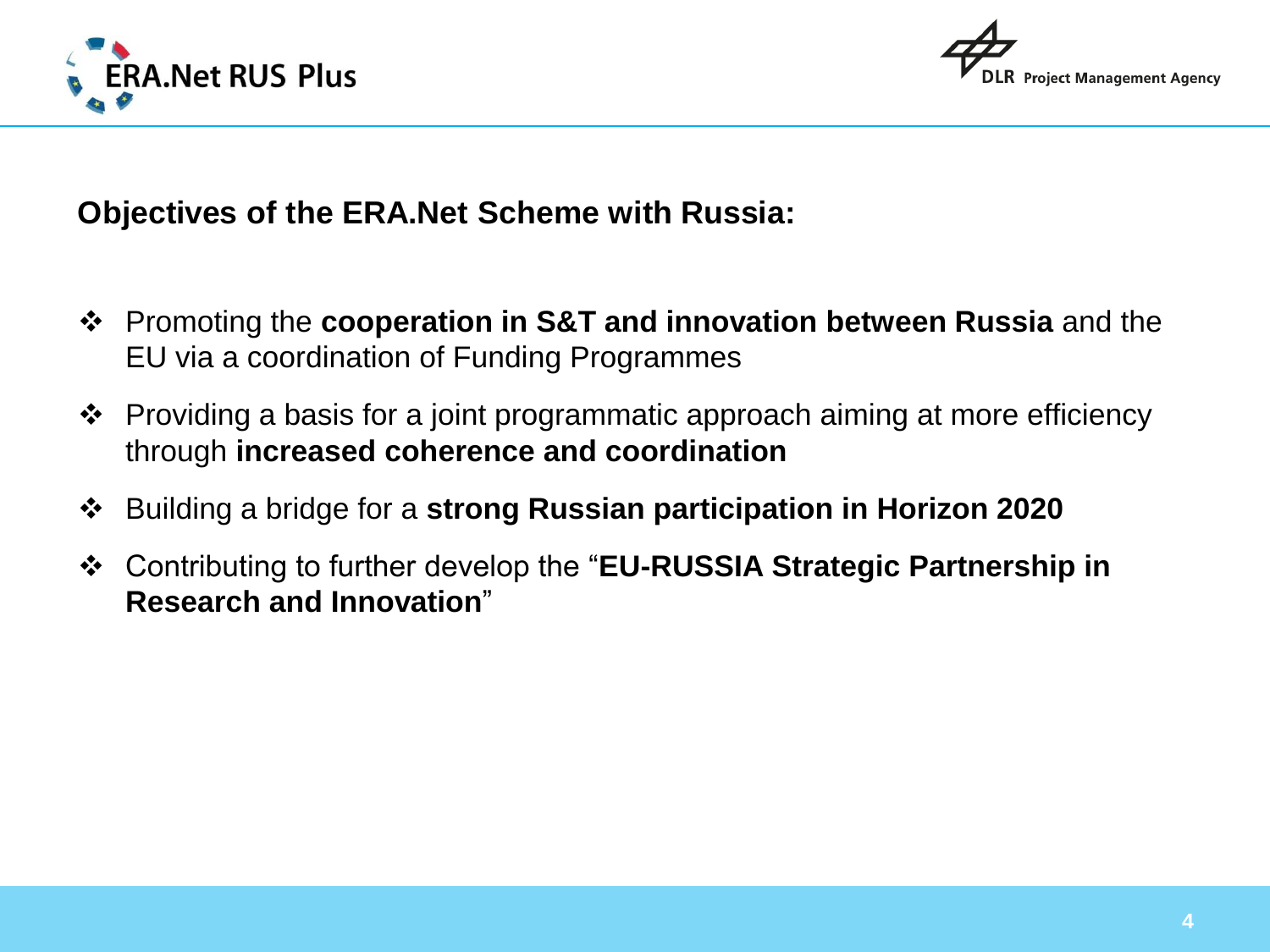



## **I. REVIEW: ERA.Net RUS initiative (2009-2014)**

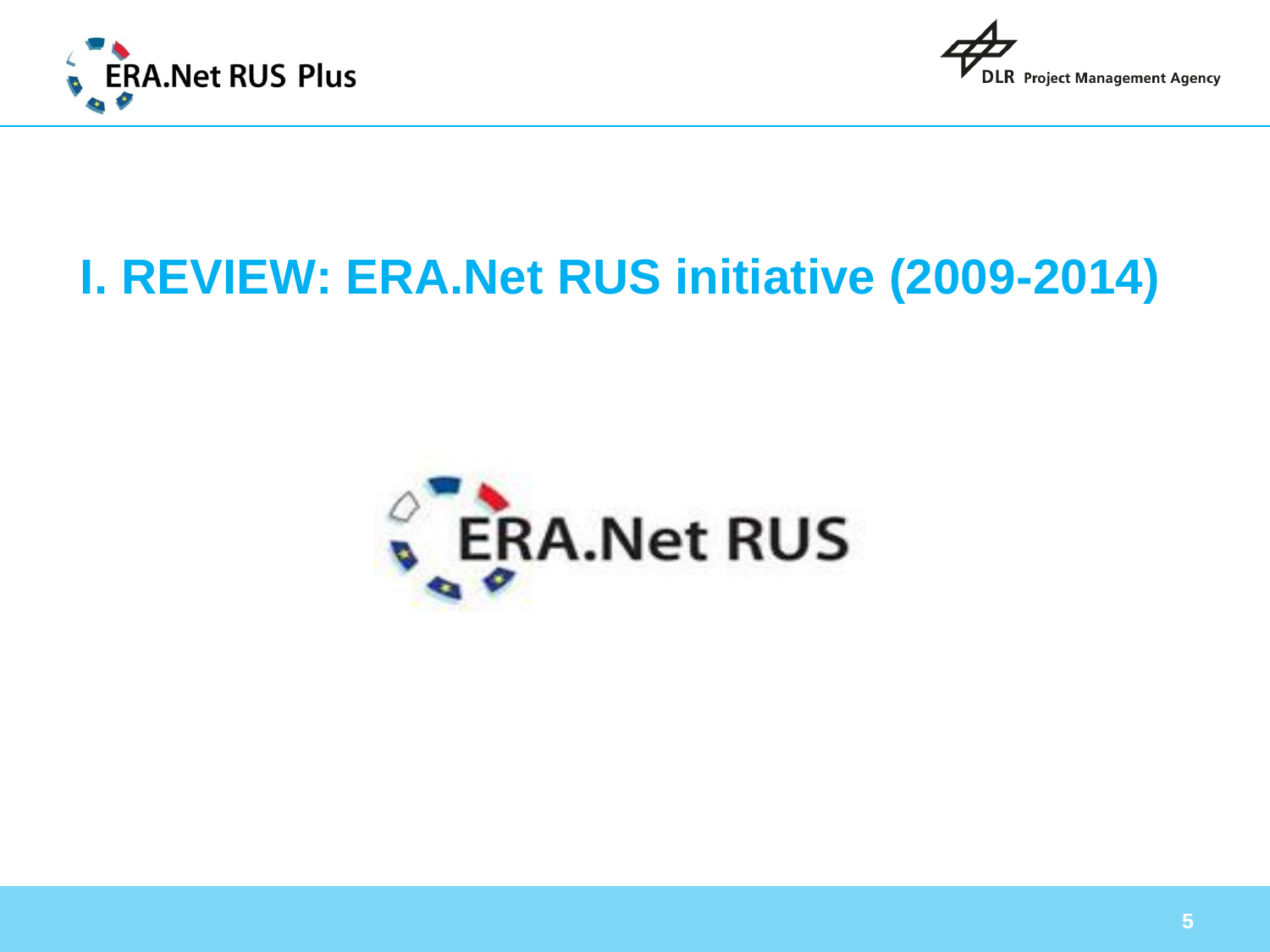





| Joint funding<br>mechanism and | <b>Duration:</b>    | 2009-2014                    |
|--------------------------------|---------------------|------------------------------|
| coordinated<br>programs        | <b>Funding:</b>     | 2.6 m $\in$                  |
|                                | <b>Coordinator:</b> | German Aerospace Center, DLR |
|                                | <b>Partners:</b>    | 20 from 12 countries         |
|                                |                     |                              |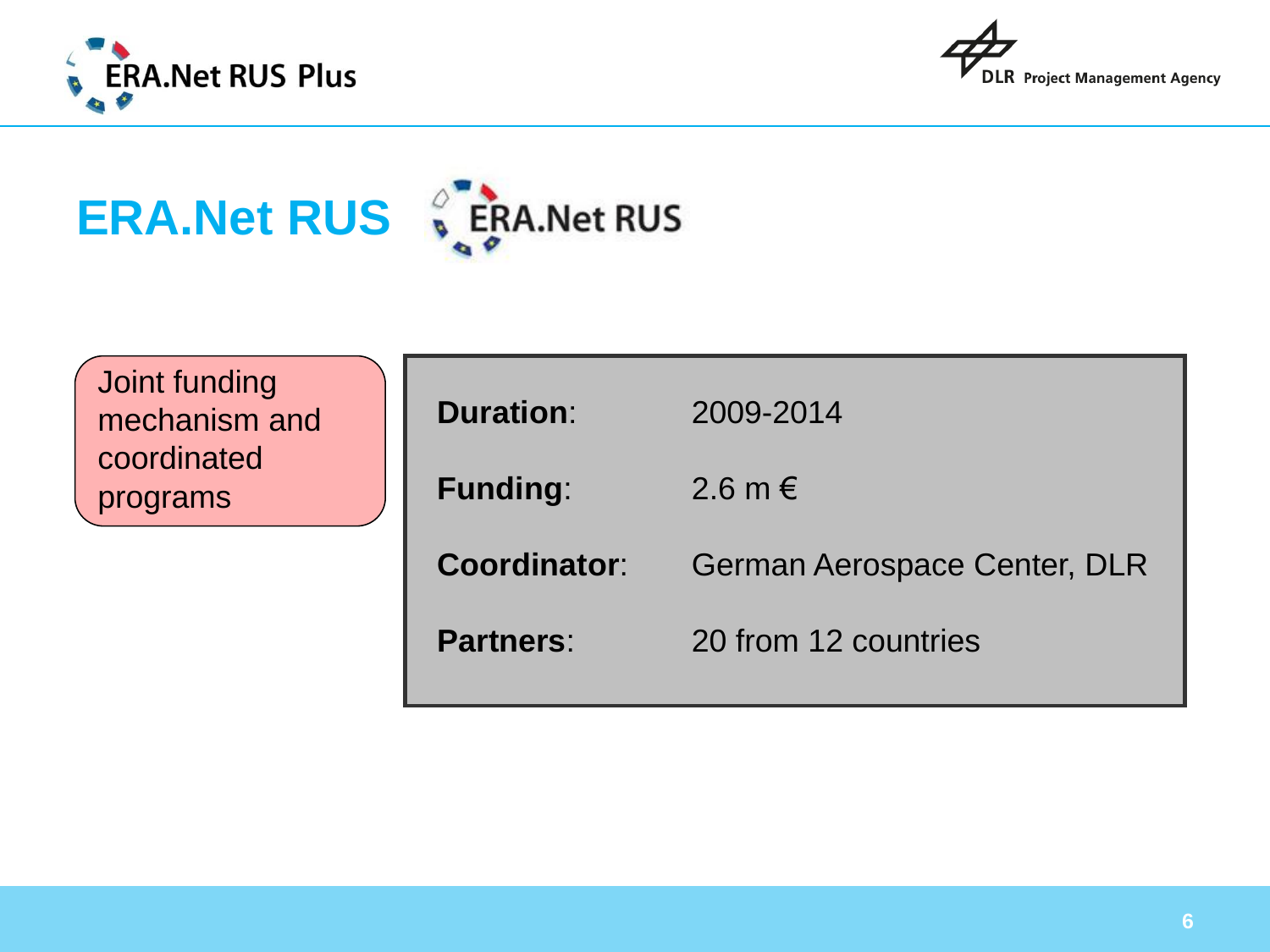



## **Consortium**

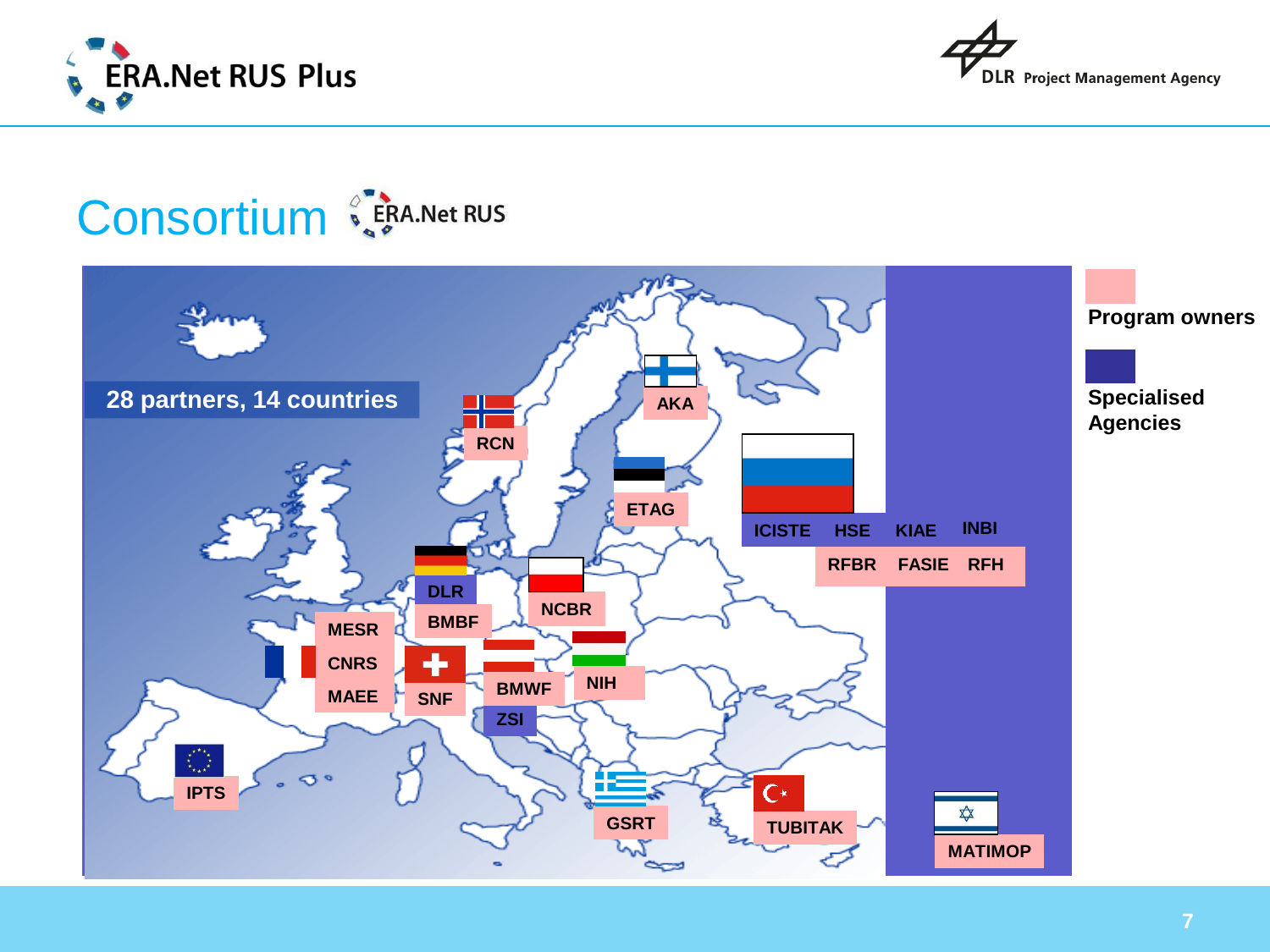





- **Development joint funding schemes** between EU MS/AC and Russian program owners to use the full potential of S&T cooperation
- **Overcoming of challenges** that the participation in multilateral joint call for S&T proposals seemed to hold for Russian program owners (especially regarding administrative procedures and the regulatory frameworks)
- **Increase of knowledge** on the Russian side on opportunities and conditions for joint calls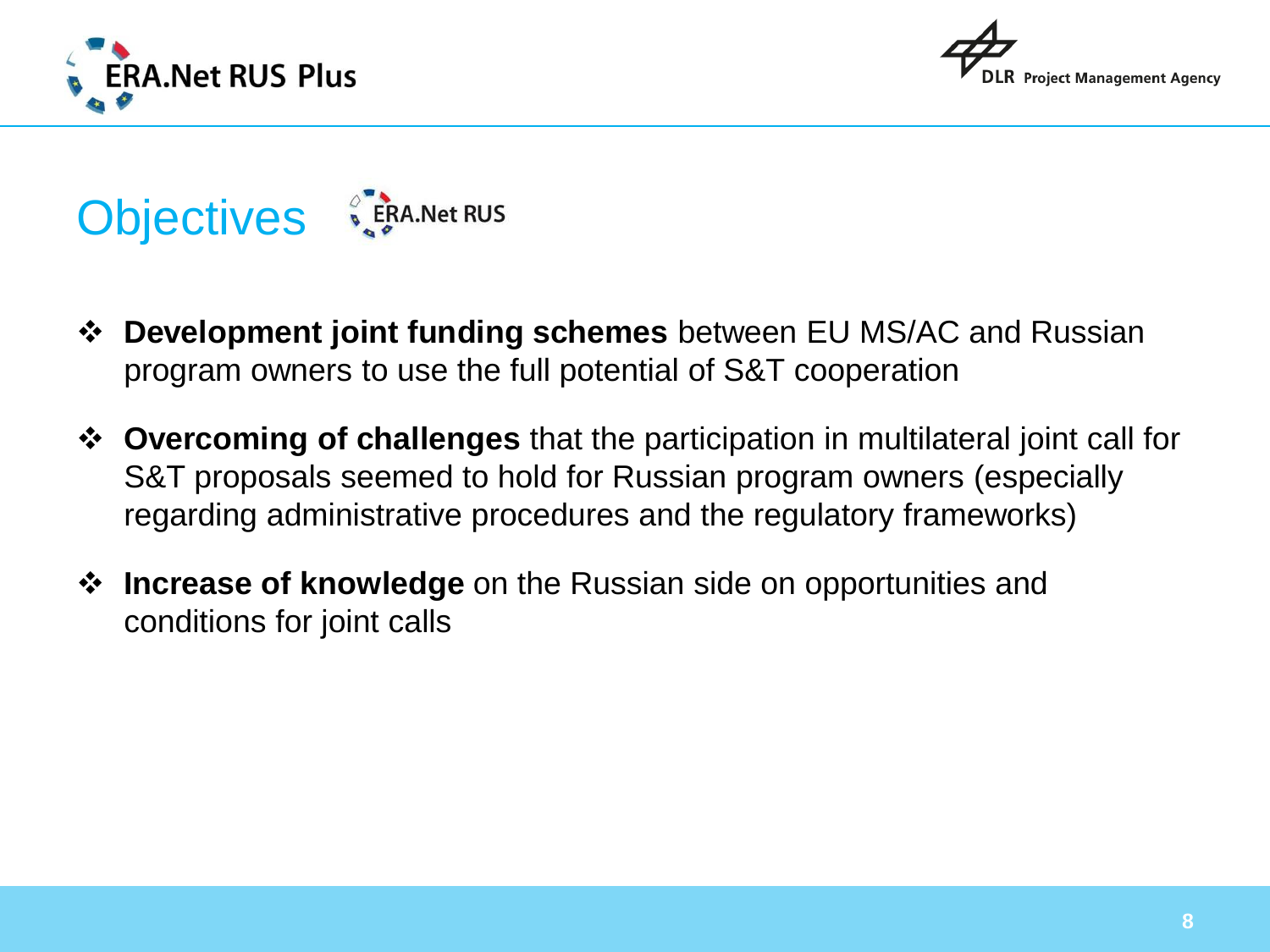



### **Funding Principles**

- ❖ Funding scheme: virtual common pot
- ❖ Provision of funds at national level ("Juste Retour")

### Pilot Call in Innovation

R&D projects designed to lead to innovative products, services or processes of economic value

| <b>Topics</b>         | <b>Open</b>                                                                                |
|-----------------------|--------------------------------------------------------------------------------------------|
| <b>Program owners</b> | 6 program owners from 6 countries: Germany,<br>Russia, Israel, Turkey, Greece, Switzerland |
| Call budget           | $3.5 \text{ m} \in$                                                                        |
| <b>Duration</b>       | 24 months, starting beginning of 2012                                                      |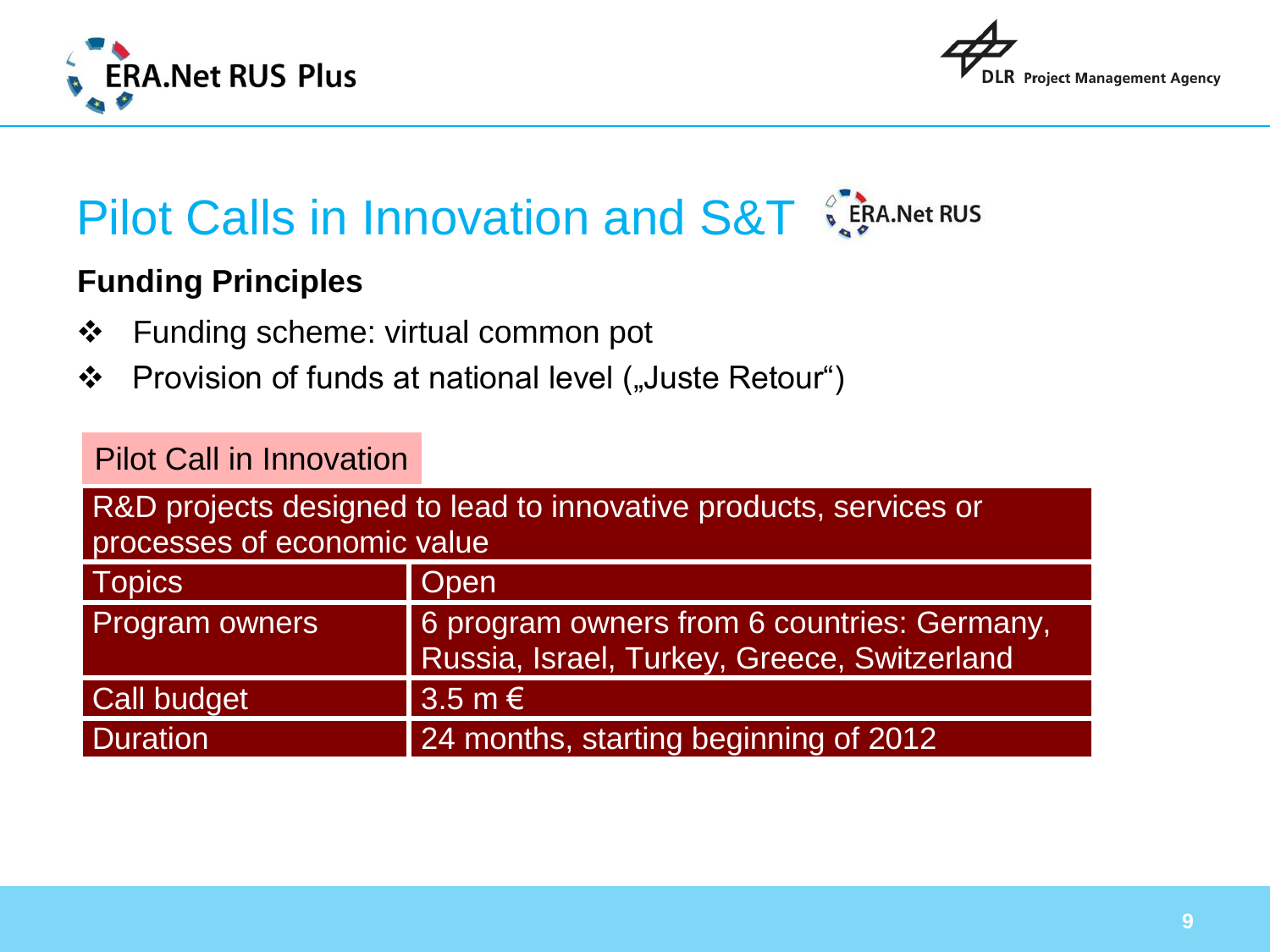



### **Funding Principles**

- ❖ Funding scheme: virtual common pot,
- ❖ Provision of funds at national level ("Juste Retour")

### Pilot Call in S&T

Collaborative S&T projects in the field of fundamental, experimental and theoretical scientific research

| <b>Topics</b>      | Innovative materials and cutting edge<br>technological processes, environmental<br>research and climatic change, research on<br>serious human health problems, contemporary<br>socio-economic studies |  |
|--------------------|-------------------------------------------------------------------------------------------------------------------------------------------------------------------------------------------------------|--|
| Program owners     | 20 program owners, 6 from Russia (RAS 4,<br>RFBR, RFH)                                                                                                                                                |  |
| <b>Call budget</b> | 7.0 m $\epsilon$                                                                                                                                                                                      |  |
| <b>Duration</b>    | 24 months, starting end of 2012                                                                                                                                                                       |  |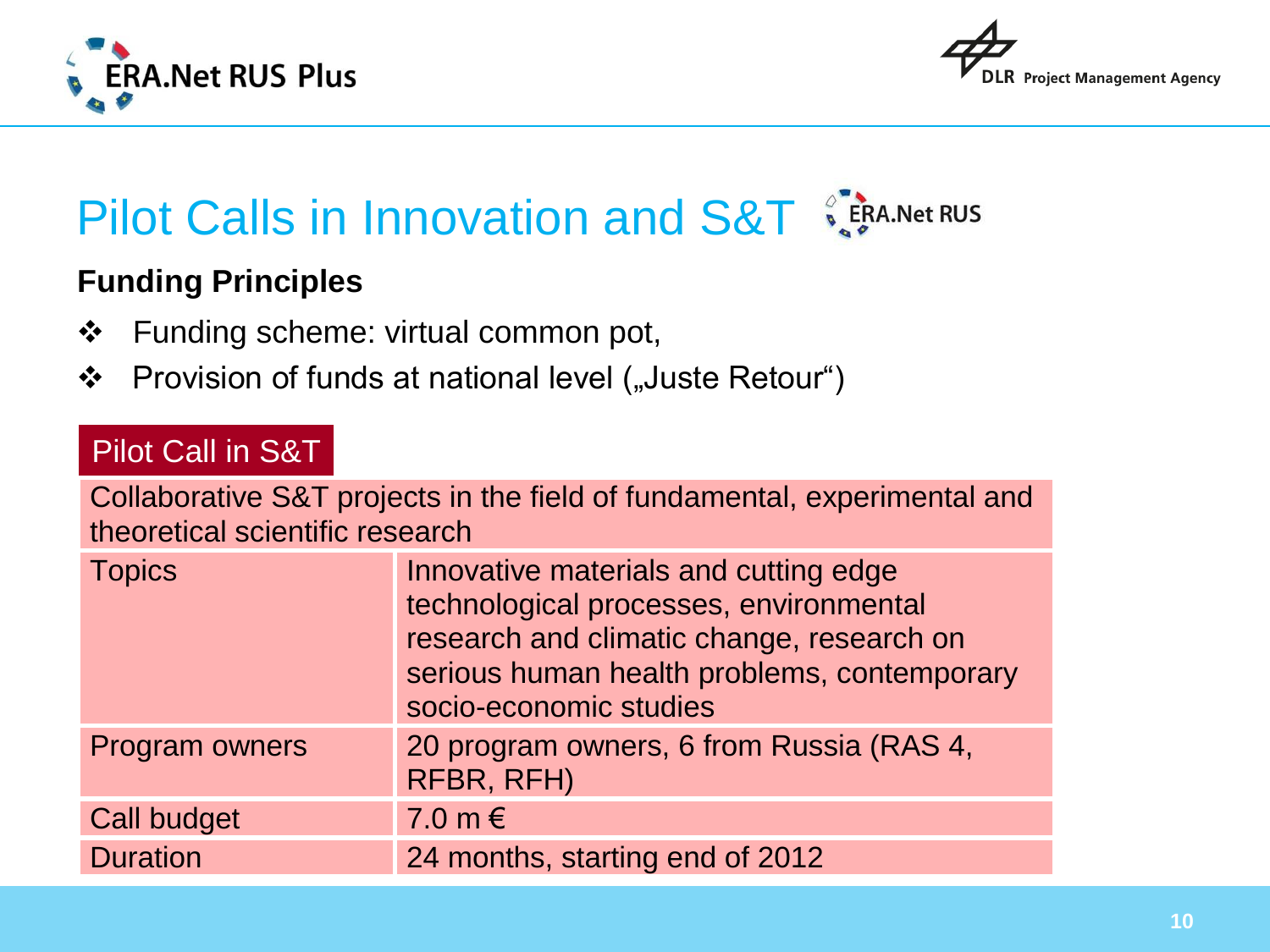



### **Facts and Figures**

|                           | <b>Innovation Call</b> | <b>S&amp;T Call</b> | Total |
|---------------------------|------------------------|---------------------|-------|
| <b>Full Proposals</b>     | 70                     | 212                 | 282   |
| <b>Eligible Proposals</b> | 52                     | 177                 | 229   |
| <b>Funded Proposals</b>   | 11                     | 31                  | 42    |
| <b>Participants</b>       | 213                    | 731                 | 944   |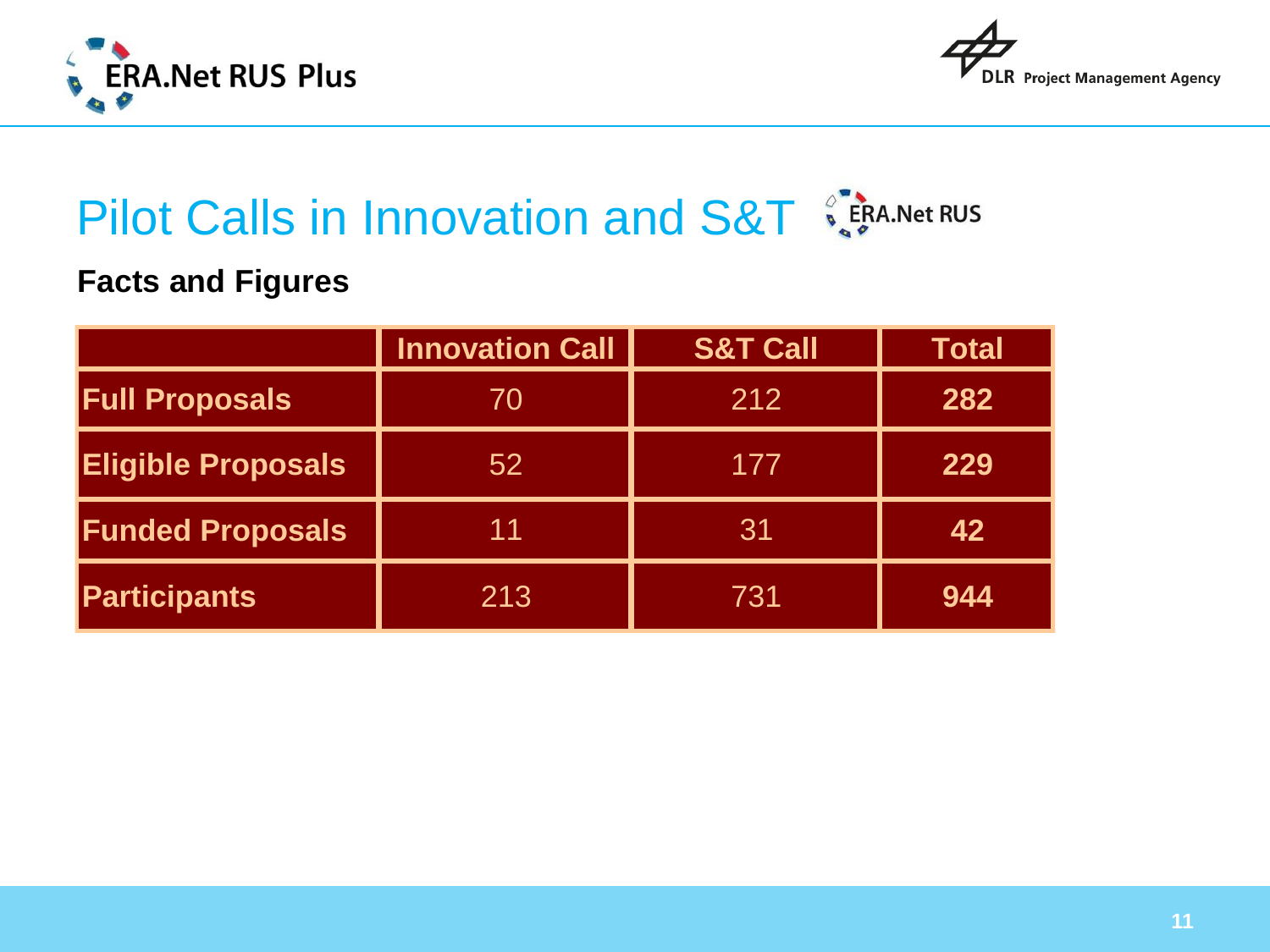



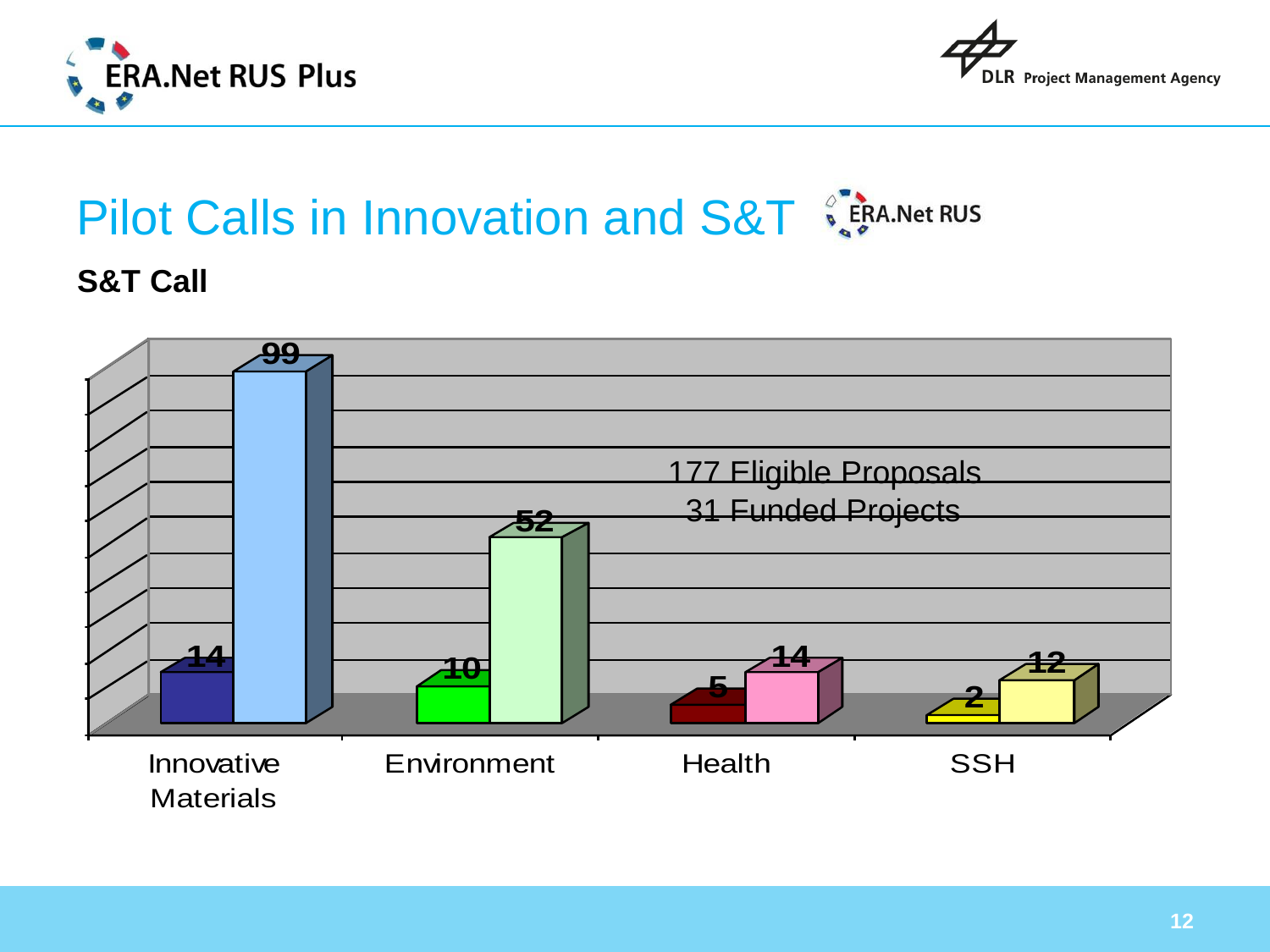



### **Eligible proposals per Topic**

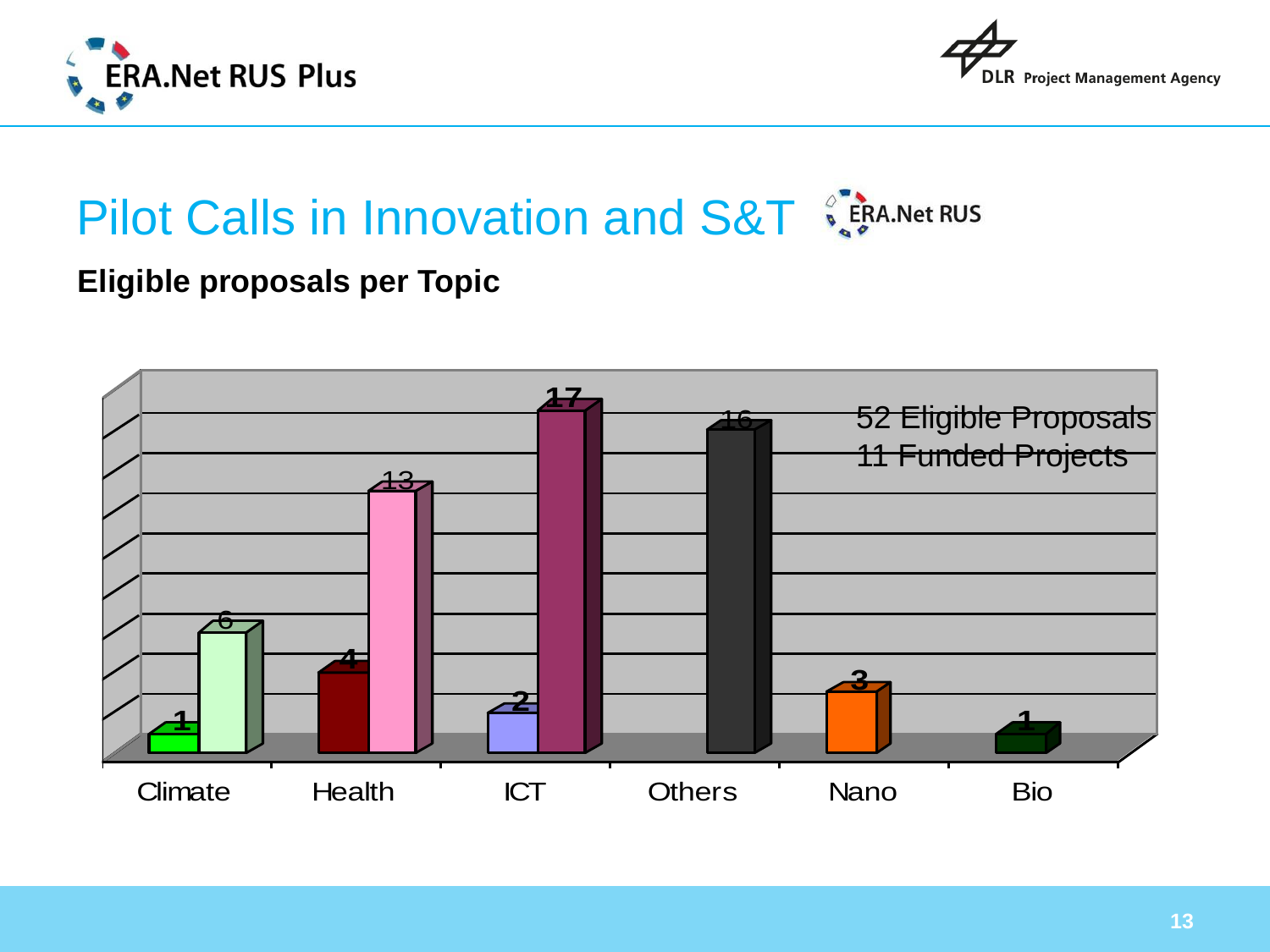





### **Lessons Learnt**

- The **central administration** of the call (Joint Call Secretariat) has proven to be **efficient and useful**
- $\cdot$  The call regulations can be made compatible with existing national regulations in Russia and other participating countries, all have agreed on the **same administrative rules**
- The **evaluation** of the implementation phase (lessons learnt) was the basis to prepare the successful proposal for the ERA.Net RUS Plus initiative
- The ERA-NET RUS project was a **facilitator** enabling program owners to meet on common ground and test joint management principles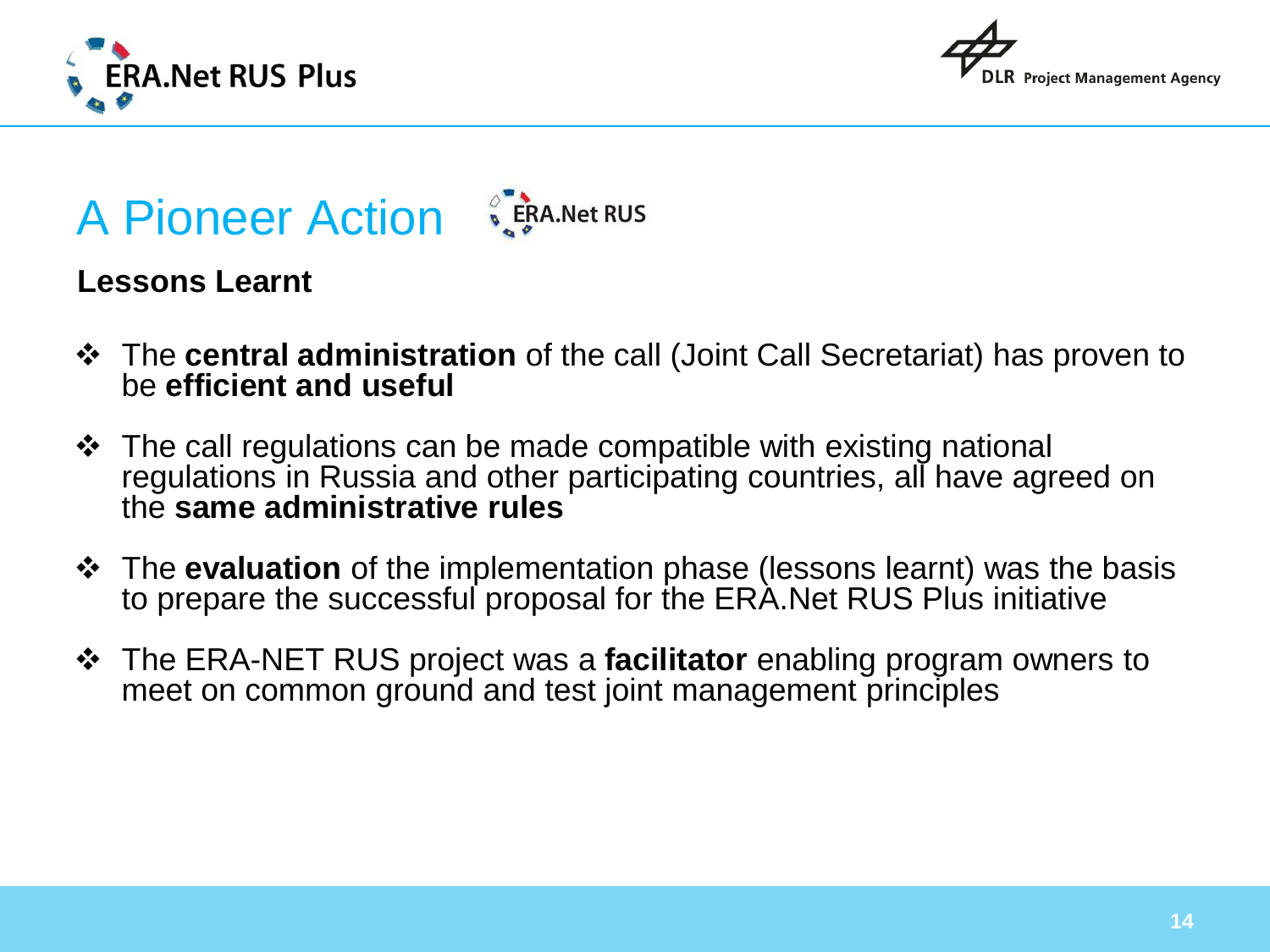



## A Pioneer Action SERA.Net RUS

### **Success Story**

- For the first time, several key Russian program owners (RAS 4, RFBR, RFH, FASIE) have participated jointly in a multilateral funding scheme
- First-time participation of RAS as funding organisation in an international initiative
- **❖** Political support through academy vice president Alexander Nekipelov
- High response in the STI communities on both calls: **282** full proposals, **944** participants from **14** countries

The EU Commission sees ERA.NET RUS as a very successful pioneer initiative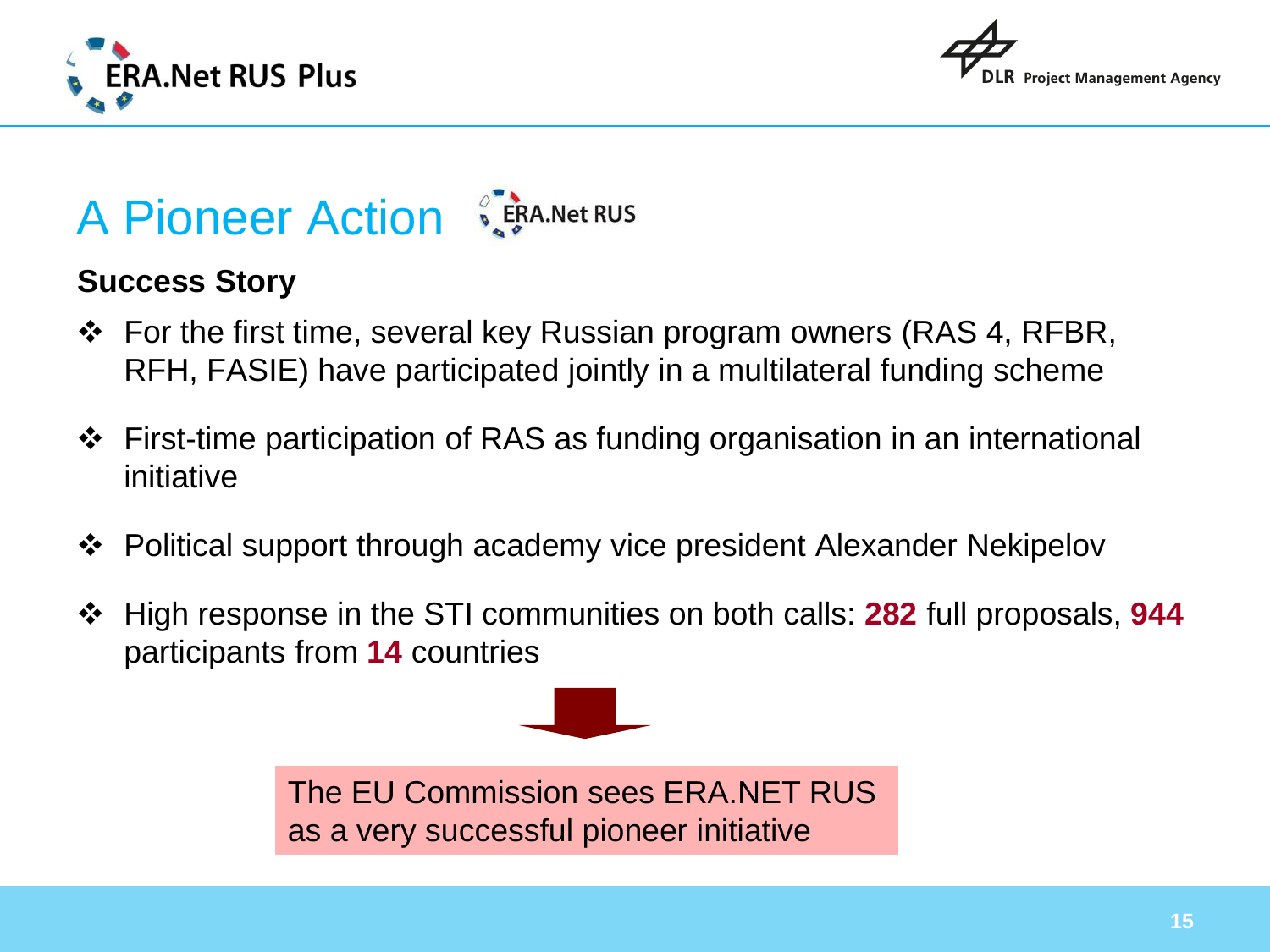



## **II. ERA.Net RUS Plus initiative (2013-2018)**

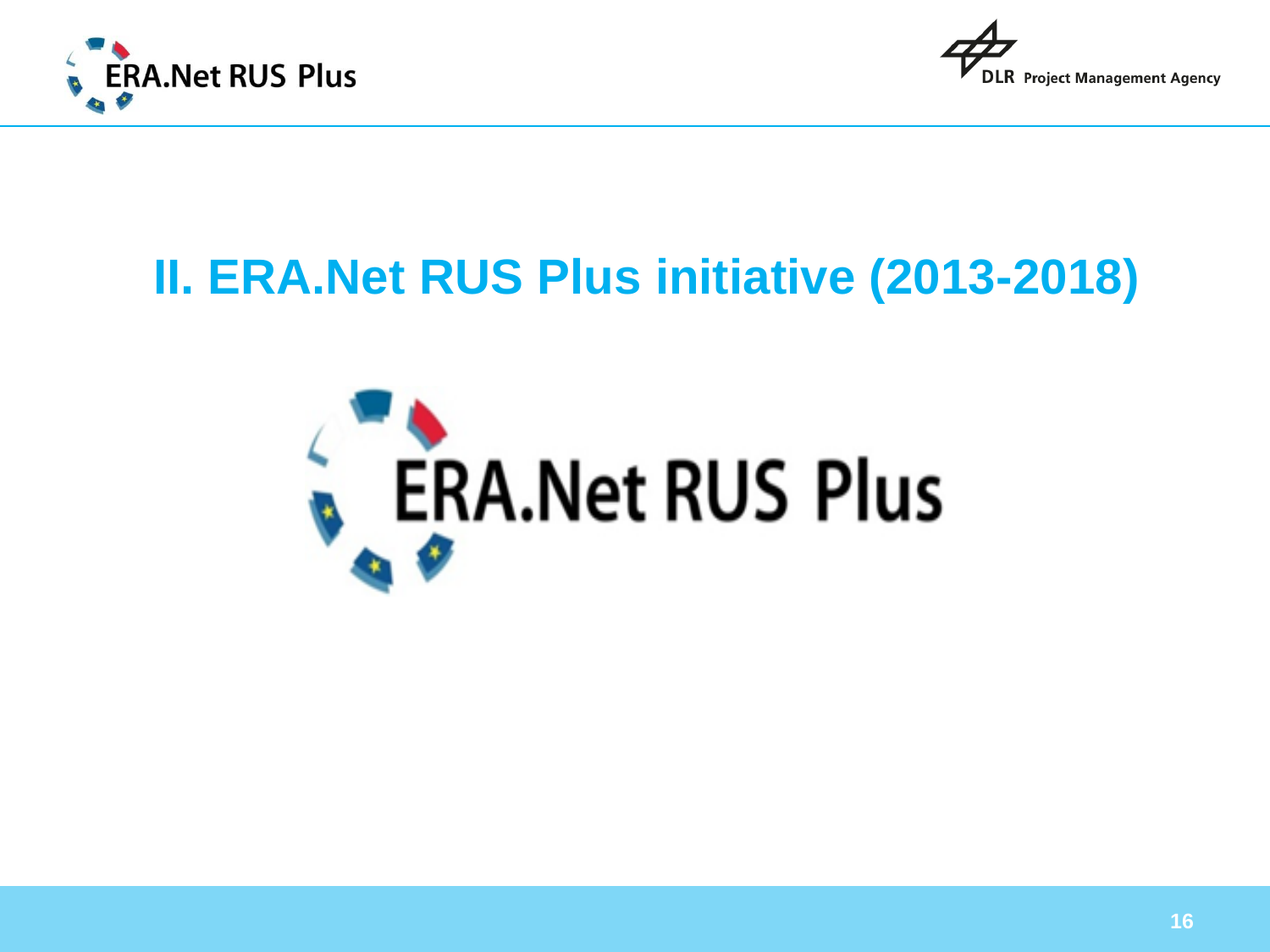

**Call Budget**:



## **ERA.Net RUS Plus** Joint funding mechanism and coordinated programs Kick-off meeting at MON

**Duration**: November 2013 – October 2018

**Partners:** 27 from 15 countries (currently)

**Joint Calls:** 1x Innovation, 1x S&T

**Indicative** up to 25 Mio. €

27 November 2013 Moscow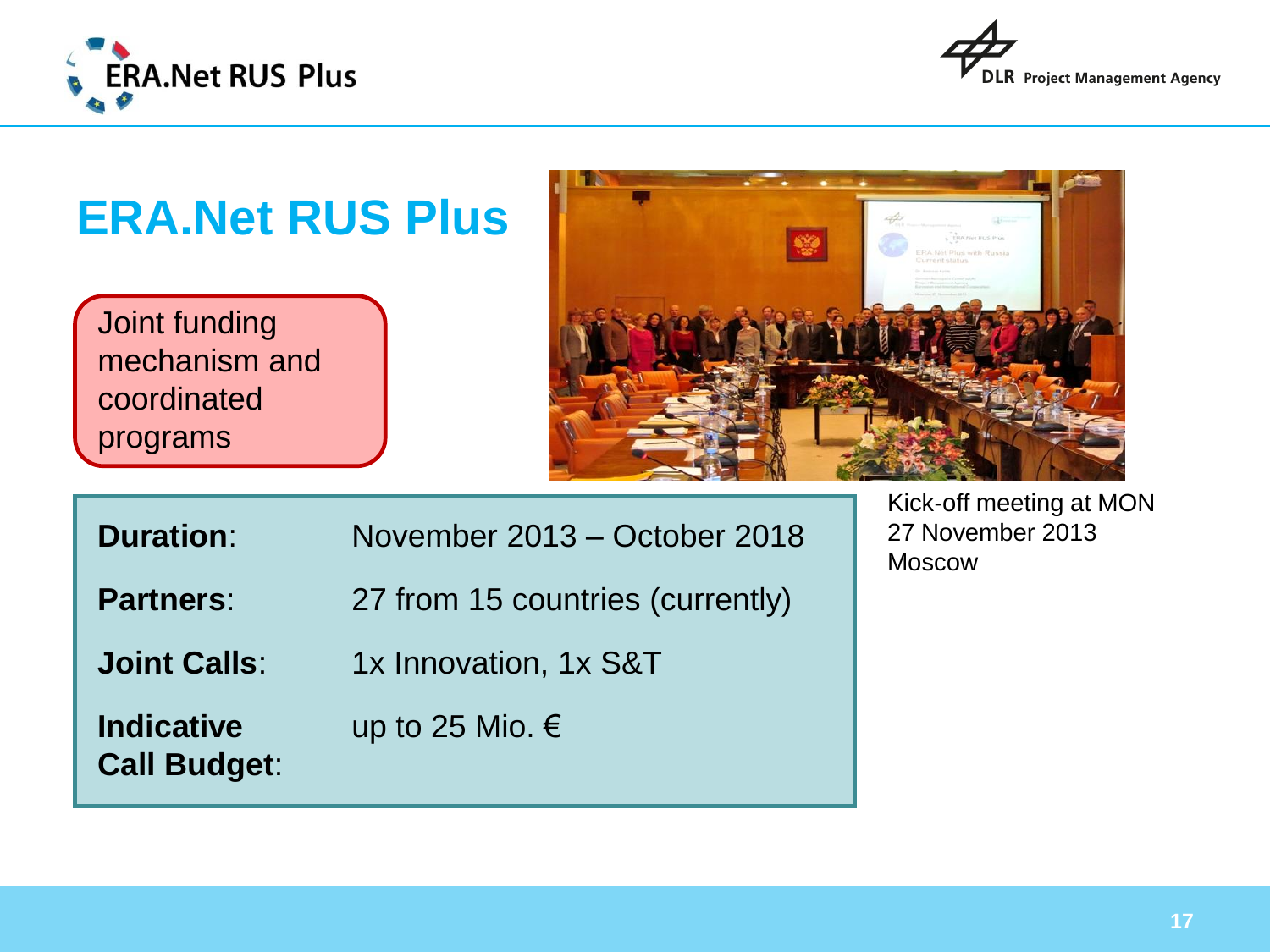



## Partners (1)

#### **Facilitators:**

- **1. German Aerospace Center, Project Management Agency, DLR (Germany)**
- **2. National Centre for Scientific Research, CNRS (France)**
- **3. Centre for Social Innovation, ZSI (Austria)**
- **4. National Research University – Higher School of Economics, HSE (Russia)**

#### **EU/AC Programme Owners**

- **1. Academy of Finland, AKA (Finland)**
- **2. Ministry of Higher Education and Research, MESR (France)**
- **3. Institute for Agricultural Research, INRA (France)**
- **4. Federal Ministry of Education and Research, BMBF (Germany)**
- **5. Federation of Industrial Research Associations (Germany)**
- **6. The Israel Industry Center for R&D, MATIMOP (Israel)**
- **7. Latvian Academy of Sciences, LZA (Latvia)**
- **8. The National Centre for Research and Development, NCBR (Poland)**
- **9. Exec. Agency for Higher Education, Research, Development, Innovation, UEFISCDI (Romania)**
- **10. Slovak Academy of Sciences, SAS (Slovakia)**
- **11. Swiss National Science Foundation, SNF (Switzerland)**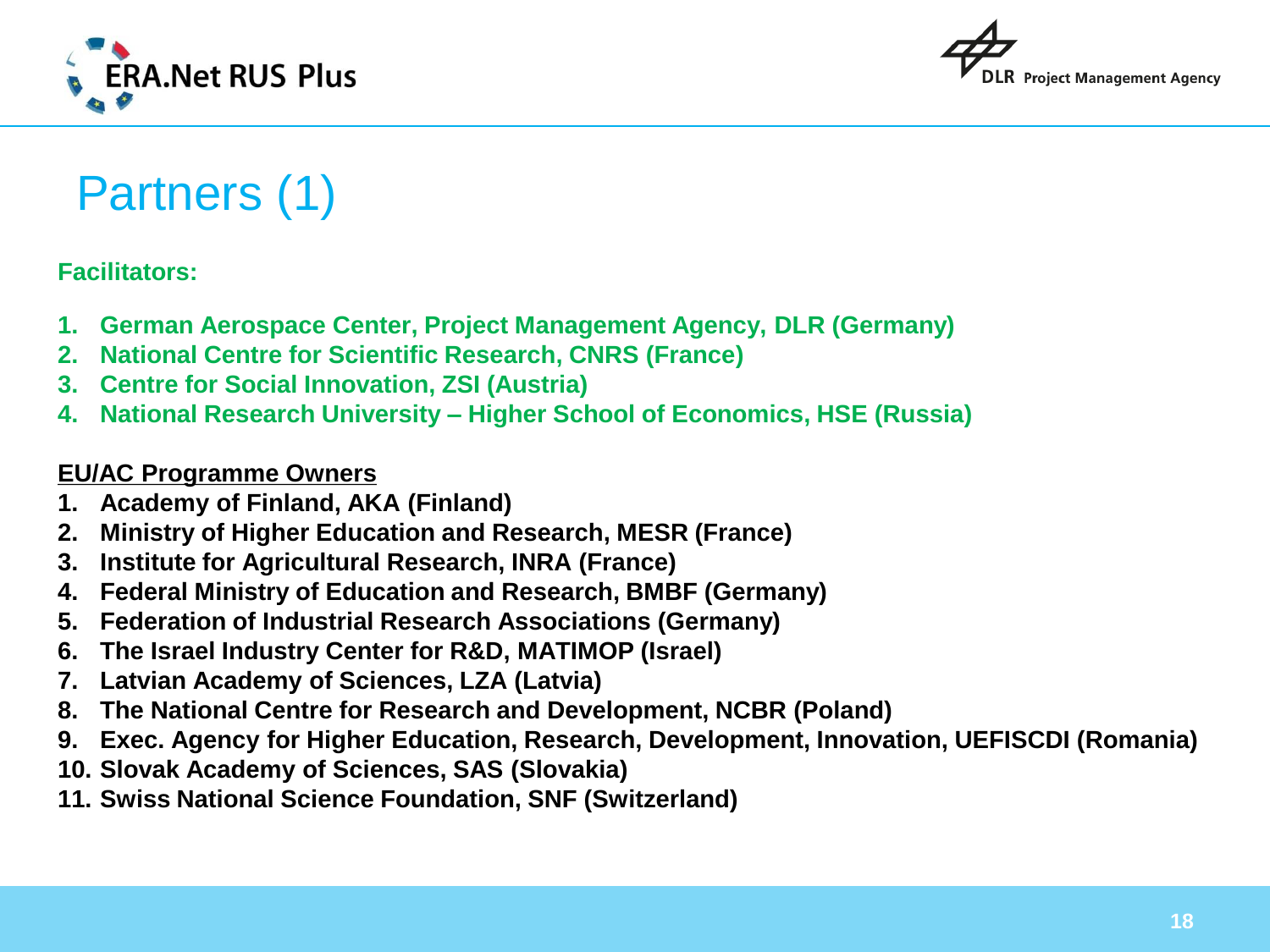



## Partners (2)

- **12. Center of International Projects of the Academy of Sciences of Moldova (Moldova)**
- **13. Scientific and Technological Research Council of Turkey, TUBITAK (Turkey)**
- **14. Estonian Research Council, ETAg (Estonia)**
- **15. General Secretariat for Research and Technology, GSRT (Greece)**
- **16. The Austrian Research Promotion Agency, FFG (Austria)**
- **17. Embassy of France in the Russian Federation, AMBAFRAN (France)**
- **18. Fondazione Sapienza, University of Rome (Italy, tbc)**

#### **Russian Programme Owners**

- **1. Russian Foundation for Basic Research, RFBR**
- **2. Russian Foundation for Humanities, RFH**
- **3. Russian Foundation for Assistance to Small Innovative Enterprises, FASIE**
- **4. Ural Branch of the Russian Academy of Sciences, UB RAS**
- **5. Far Eastern Branch of the Russian Academy of Sciences, FEB RAS**
- **6. Siberian Branch of the Russian Academy of Sciences, SB RAS (Russia, tbc)**
- **7. Ministry of Education and Science of the Russian Federation, MON (Russia, tbc)**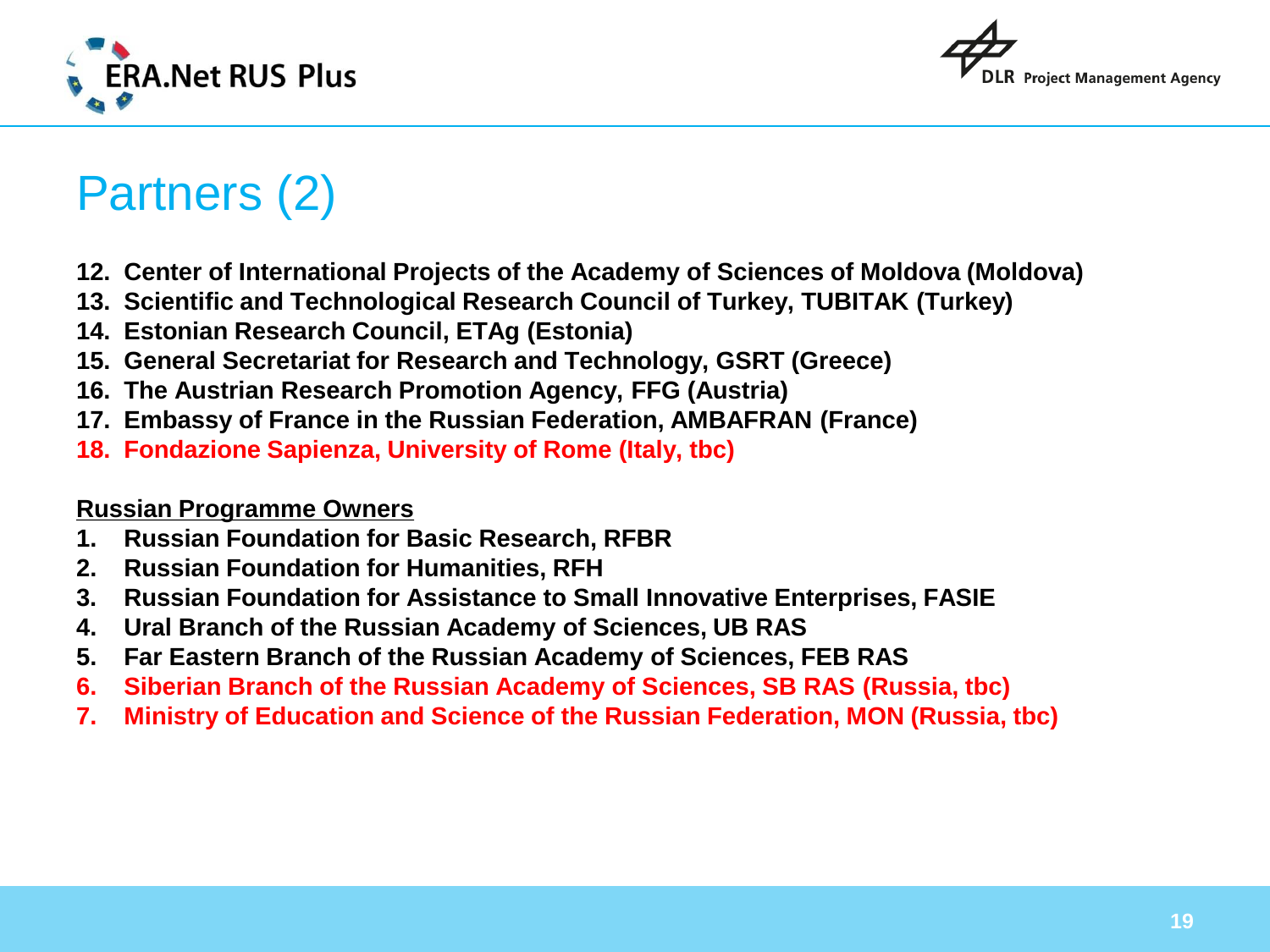



## Joint Call Structure

### **Two funding lines**

| <b>1) S&amp;T</b>                                                                                          | 2) Innovation     |
|------------------------------------------------------------------------------------------------------------|-------------------|
| Nanotechnologies<br>• Environment/Climate Change<br><b>Health</b><br><b>Social Sciences and Humanities</b> | Thematically open |

Launch expected by May **Launch expected by** 

March/April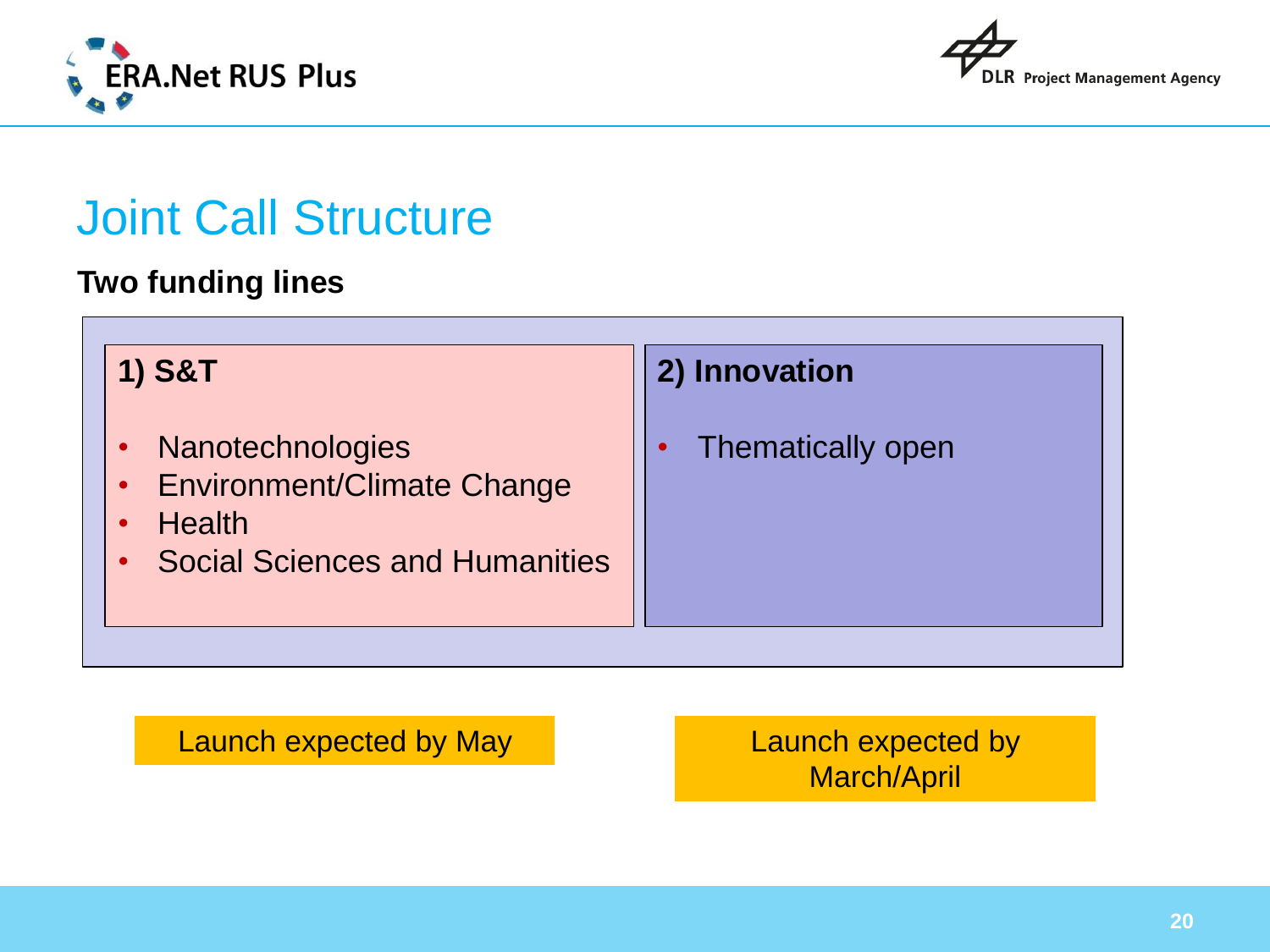



## Funding Parties

### **S&T funding line:**

Estonia, Finland, France, Germany, Latvia, Moldova, Poland, Romania, Russia, Slovakia, Switzerland, Turkey

### **Innovation funding line:**

Austria, Germany, Greece, Israel, Poland, Romania, Russia, Turkey



**Funding Parties are welcome to join until call publication!**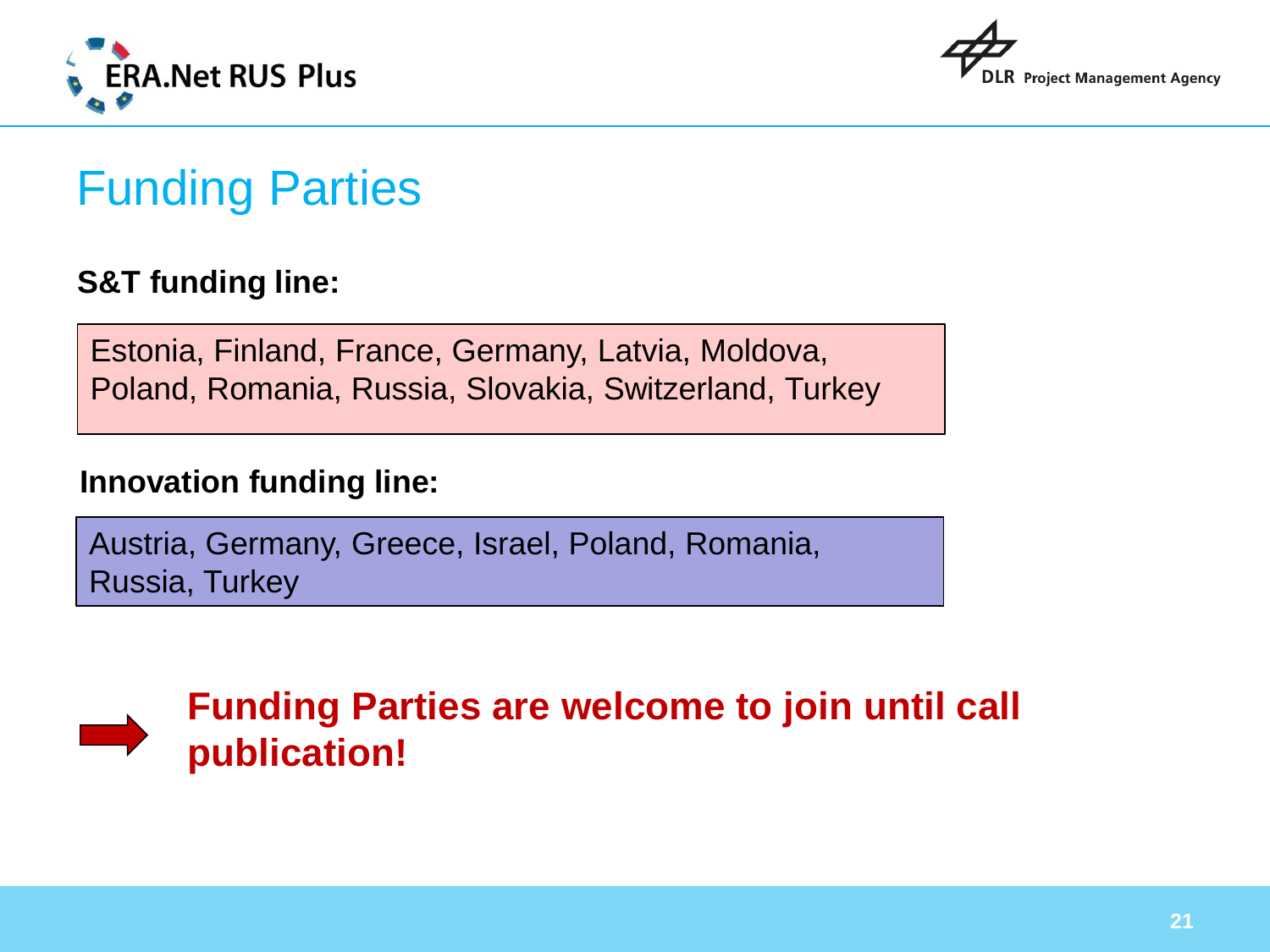



## Call Topics / Sub-topics *(Based on EU-Russian expert Workshops)*

### **Nanotechnologies**

- Advanced nano-sensors for environment and health
- Novel functional nanomaterials based on design and modelling
- Nanomaterials for efficient lighting

### **Environment/Climate Change**

- Increasing the reliability of regional climate projections: models and measurement
- Environmental impact and risk of raw materials extraction and transportation
- Extreme climate events and their impact on the environment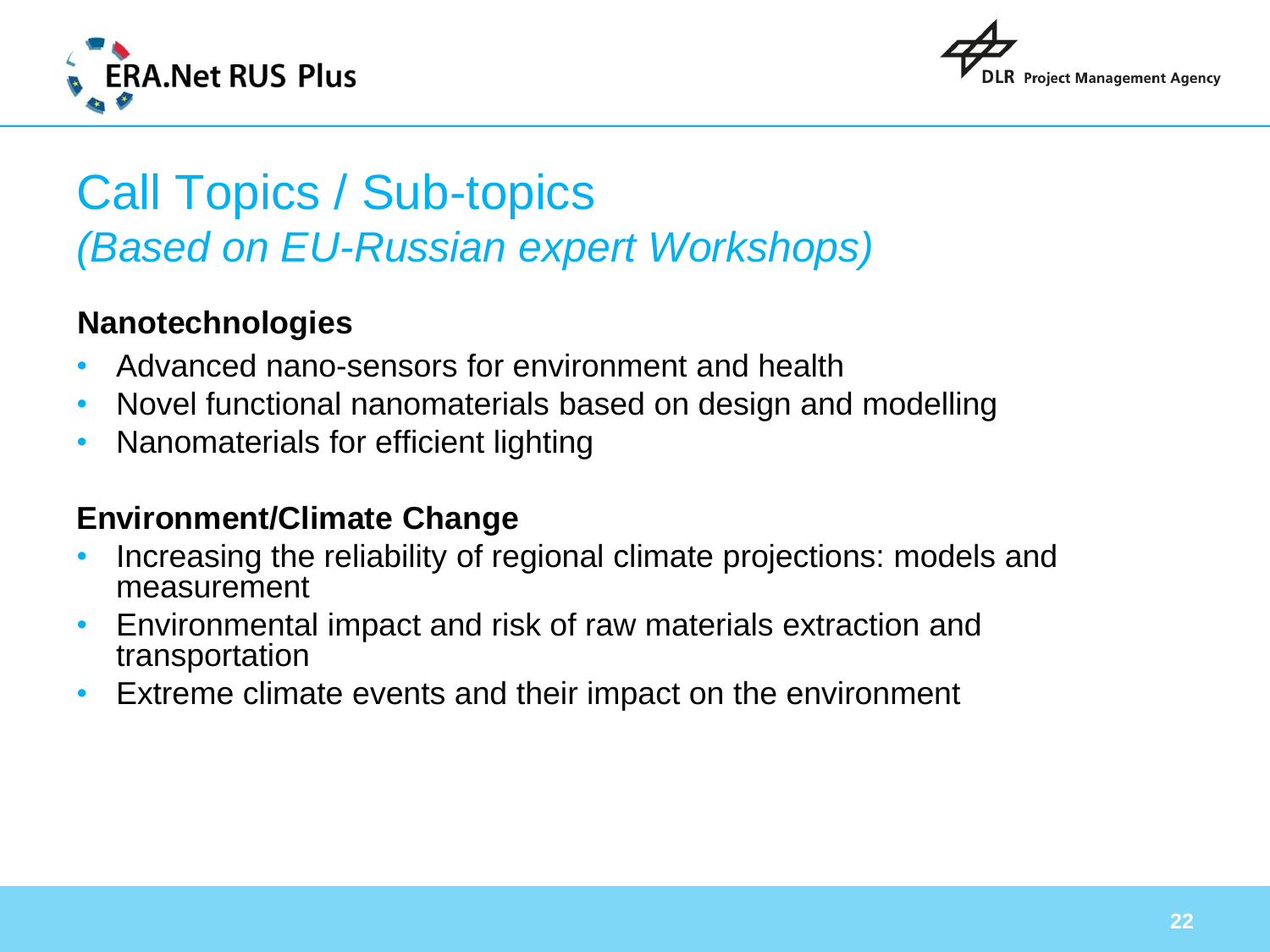



## Call Topics / Sub-topics *(Based on EU-Russian expert Workshops)*

### **Health**

- Molecular Mechanisms of Brain Function and Pathology
- Regenerative Medicine and Biomaterials
- Drug Discovery for Cancer, Cardiovascular and Infectious Diseases

### **Social Sciences and the Humanities**

- Understanding Conflict, Identity, and Memory: Past and Present
- Demographic Change, Migration and Migrants
- Opportunities for and Challenges to Regional Development and Social Cohesion

### **Innovation**

• Thematically open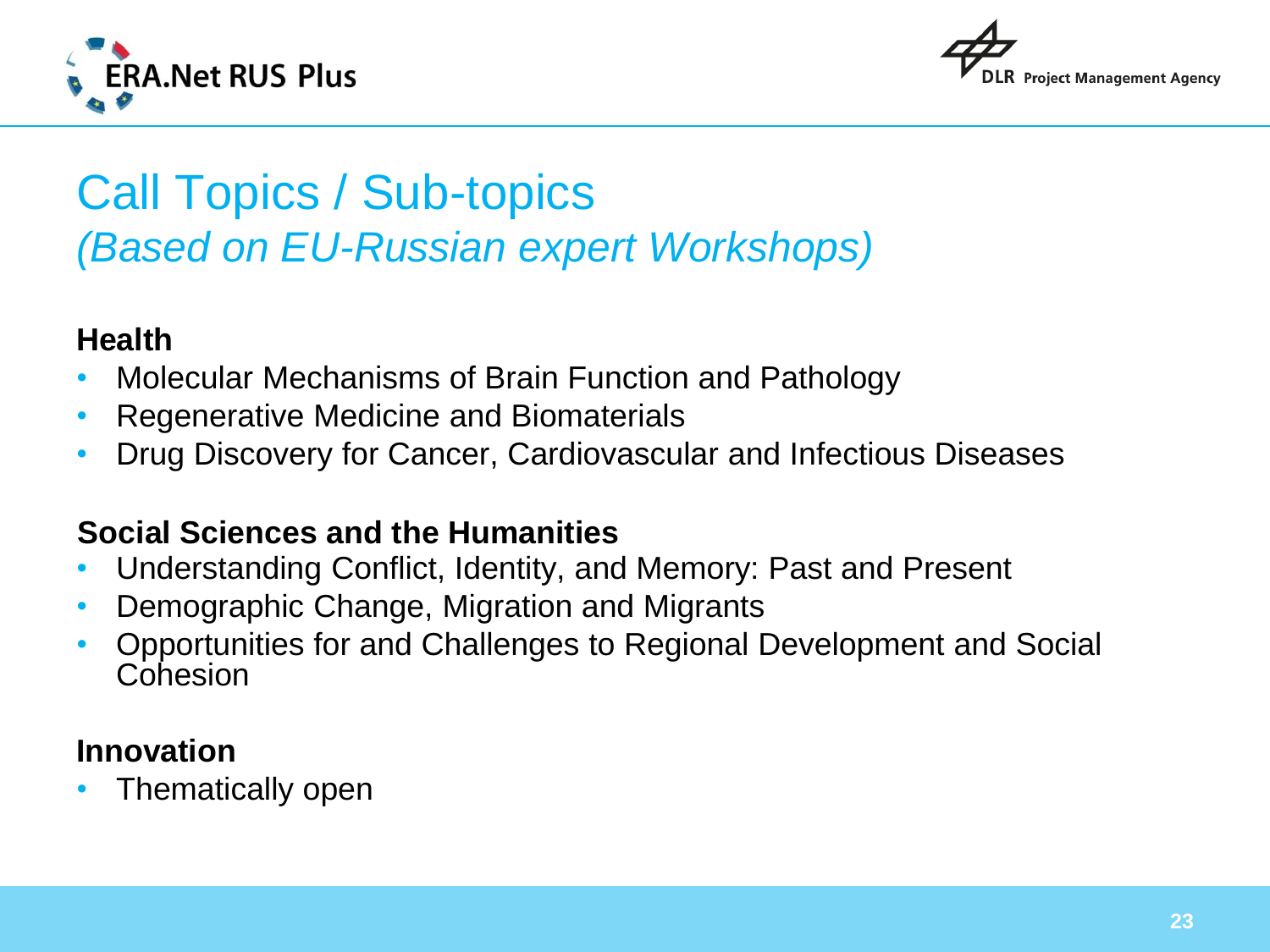



## Framework conditions

- **Virtual Common Pot**: Each Funding Party funds its own teams within a multilateral project
- **Eligible Applicants**
	- Research and higher education entities
	- Research performing small and medium enterprises (SME)
	- Other entities eligible for funding according to national legislation

### • **Target Group:**

- Consortia with partners from at least three different countries (one from Russia)
- International, independed, expert-based **evaluation of the proposals**
- **Joint Decision taking** by the Funding Parties
- **Duration of projects** to be funded: up to 30 months